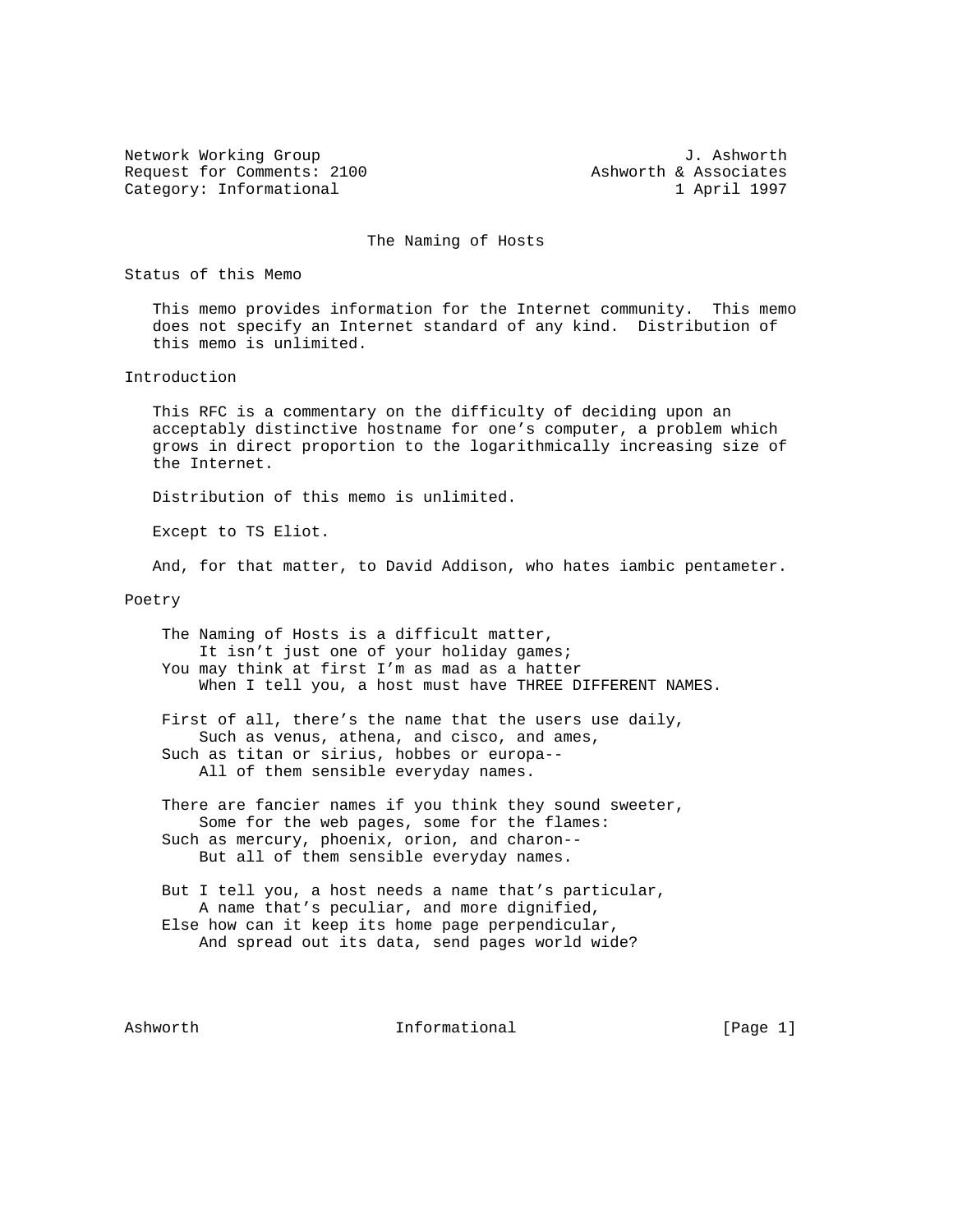Of names of this kind, I can give you a quorum, Like lothlorien, pothole, or kobyashi-maru,

 Such as pearly-gates.vatican, or else diplomatic- Names that never belong to more than one host.

 But above and beyond there's still one name left over, And that is the name that you never will guess; The name that no human research can discover-- But THE NAMESERVER KNOWS, and will us'ually confess.

 When you notice a client in rapt meditation, The reason, I tell you, is always the same: The code is engaged in a deep consultation On the address, the address, the address of its name:

> It's ineffable, effable, Effanineffable, Deep and inscrutable, singular Name.

## Credits

 Thanks to Don Libes, Mark Lottor, and a host of twisted individuals^W^Wcreative sysadmins for providing source material for this memo, to Andrew Lloyd-Webber, Cameron Mackintosh, and a cast of thousands (particularly including Terrance Mann) who drew my attention to the necessity, and of course, to Thomas Stearns Eliot, for making this all necessary.

## References

- [1] Libes, D., "Choosing a Name for Your Computer", Communications of the ACM, Vol. 32, No. 11, Pg. 1289, November 1989.
- [2] Lottor, M. et al., "Domain Name Survey, Jan 1997", namedroppers@internic.net
- [3] Wong, M. et. al., "Cool Hostnames", http://www.seas.upenn.edu/˜mengwong/coolhosts.html
- [4] Stearns, TS, \_Old Possum's Book of Practical Cats\_.

Ashworth **Informational** Informational [Page 2]